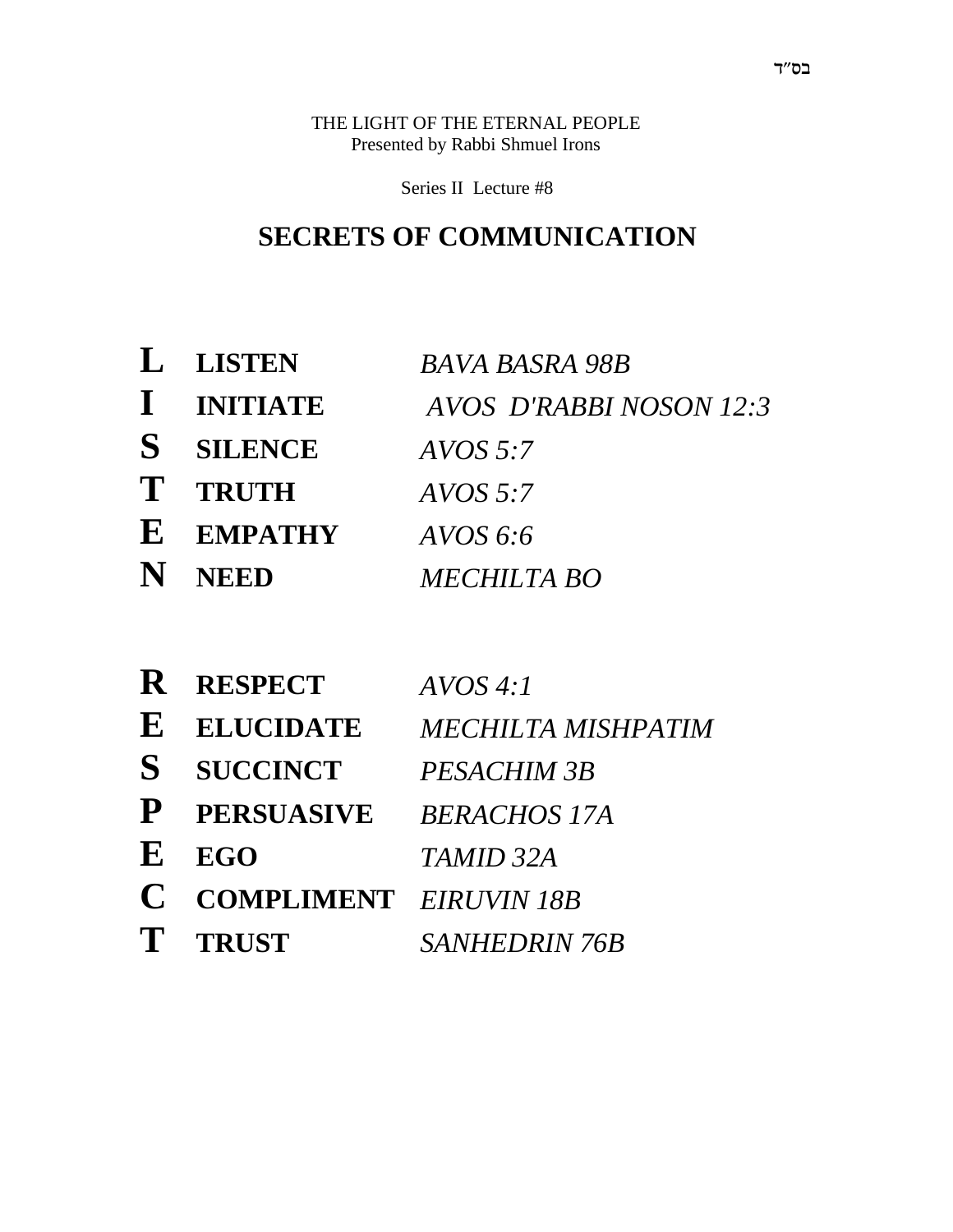### $\bf{L}$ **LISTEN** BAVA BASRA 98B

כתיב בספר בן סירא: הכל שקלתי בכף מאזנים ולא מצאתי קל מסובין, וקל מסובין ־ חתן הדר בבית חמיו, וקל מחתן ־ אורח מכניס אורח, וקל מאורח ־ משיב דבר בטרם ישמע, שנאמר: (משלי י״ח) משיב דבר בטרם ישמע אולת היא לו וכלמה. בבא בתרא צח:

It is written in Ben Sira, 'I have weighed all things in the scale of the balance and found nothing lighter than bran; lighter than bran is a son-in-law who lives in the house of his father-in-law; lighter than [such] a son-in-law is a guest [who] brings in [with him another guest; and lighter than such a guest [is **he who] replies before he hears [the question**, for it is written (Proverbs 18:13), " He that give th an answer before he heareth, it is folly and a source of shame unto him." **Bava Basra 98b** 

### $\mathbf I$ **INITIATE** AVOS D'RABBI NOSON 12:3

שני בני אדם שעשו מריבה זה עם זה הלך אהרן וישב אצל אחד מהם אמר בני ראה חברך מהו עושה מטרף את לבו וקורע את בגדיו ואומר אוי לי האיך אשא את עיני ואראה את חברי בושתי הימנו שאני הוא שסרחתי עליו הוא יושב אצלו עד שמסיר קנאה מלבו. והולך אהרז וישב אצל האחר ואמר ליה בני ראה חברך מהו עושה מטרף את לבו וקורע את בגדיו ואומר אוי לי האיך אשא את עיני ואראה את חברי בושתי הימנו שאני הוא שסרחתי עליו הוא יושב אצלו עד שמסיר קנאה מלבו. וכשפגשו זה בזה גפפו ונשקו זה לזה. אבות דרבי נתן יב:ג

When he saw two people who had a falling out, Aaron would go to one of them and say: My son, did you see what your friend is doing? He is pounding his heart and tearing his clothes and is saying, "How can I lift up my eyes and look at my friend. I'm so embarrassed. For it is I who is at fault." He (Aaron) kept sitting there until the anger left the person's heart. He would then go to the other one and say: My son, did you see what your friend is doing? He is pounding his heart and tearing his clothes and is saying, "How can I lift up my eyes and look at my friend. I'm so embarrassed. For it is I who is at fault." He (Aaron) kept sitting there until the anger left the (other) person's heart. When the two would meet each other they would inevitably hug and kiss each other. **Avos** D'Rabbi Noson 12:3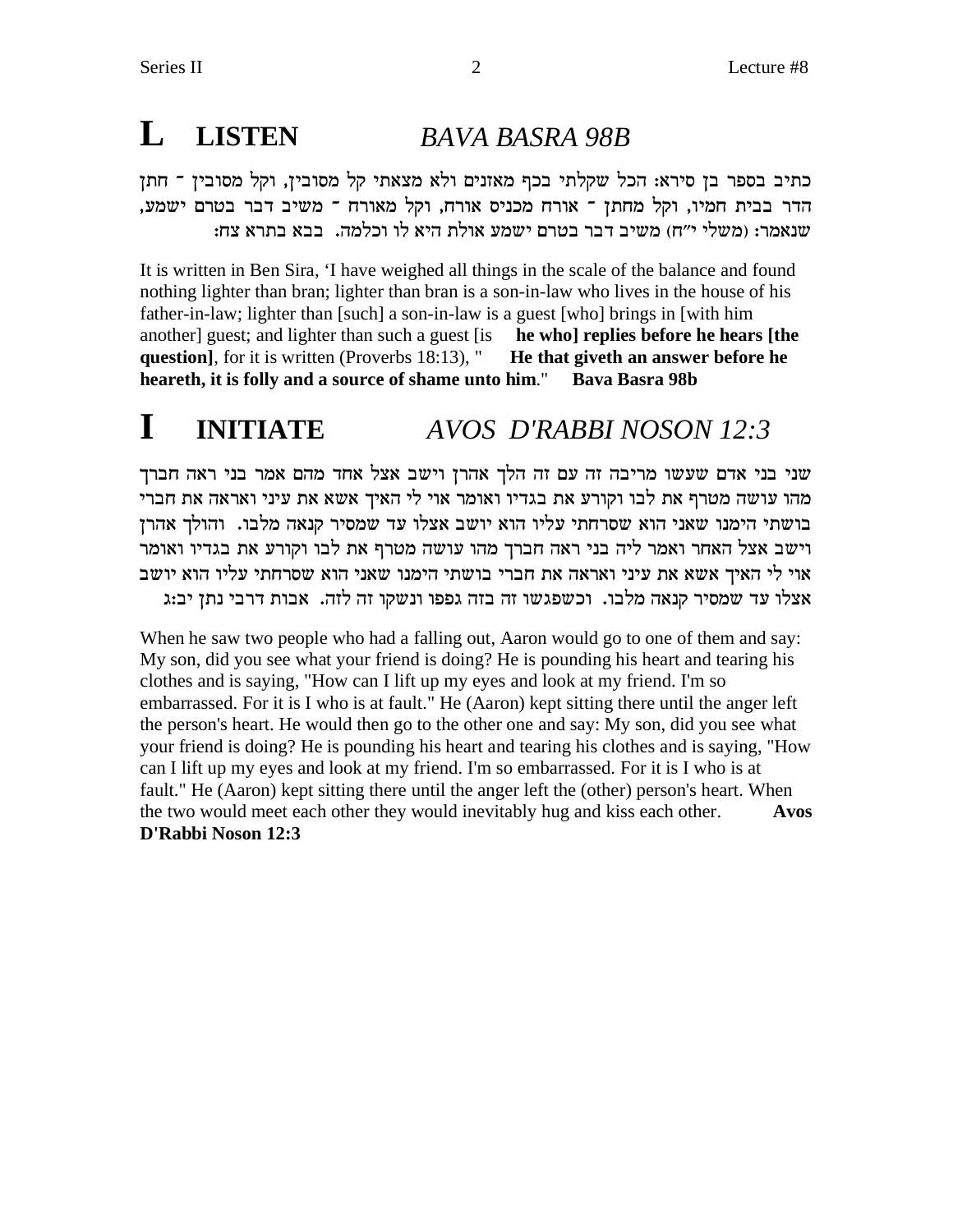אדהכי והכי אתו הנך תרי אתי. אמר ליה: הנך נמי בני עלמא דאתי נינהו. אזל לגבייהו. אמר להו: מאי עובדייכו? ־ אמרו ליה: אינשי בדוחי אנן, מבדחינן עציבי. אי נמי, כי חזינן בי תרי דאית להו תיגרא בהדייהו ־ טרחינן ועבדינן להו שלמא. תענית כב.

Whilst [they were thus conversing] two [men] passed by and [Elijah] remarked, These two have a share in the world to come. R. Beroka then approached and asked them, What is your occupation? They replied, We are jesters, when we see men depressed we cheer them up; furthermore when we see two people quarreling we strive hard to make peace between them. Taanis 22a

```
ושאינו יודע לשאול את פתח לו שנא׳ והגדת לבנך ביום ההוא וגו׳. מכילתא דרבי ישמעאל
                                       בא – מס' דפסחא בא פרשה יח
```
And regarding the one who is unable to ask, you open conversation with him sait says, "And you will tell your son on that day, saying, 'It is because of this that the L-rd did so for me when I went out of Egypt. Mechilta Bo

#### S **SILENCE**  $AVOS 5:7$

וז) שבעה דברים בגולם ושבעה בחכם. חכם אינו מדבר בפני מי שהוא גדול ממנו בחכמה ובמנין. ואינו נכנס לתוך דברי חברו. ואינו נבהל להשיב. שואל כענין ומשיב כהלכה. ואומר על ראשון ראשון ועל אחרון אחרון. ועל מה שלא שמע. אומר לא שמעתי. ומודה על האמת. וחלופיהן בגולם: אבות ה:ז

There are seven traits characteristic of an uncultivated person, and seven in a learned person: A learned person speaks not before one who is greater than he in wisdom or years, he does not interrupt the words of his fellow; he is not hasty to answer; he asks in accordance with the subject-matter, and he answers accurately; he speaks of the first point first and of the last point last; concerning that which he has not heard, he says: I have not heard; and he acknowledges the truth. The reverse are characteristic in an uncultivated person. Avos 5:7

### T **TRUTH**  $AVOS 5.7$

ועל מה שלא שמע. אומר לא שמעתי. ומודה על האמת. אבות ה:ז

Concerning that which he has not heard, he says: I have not heard; and he acknowledges the truth.  $\angle$  Avos 5:7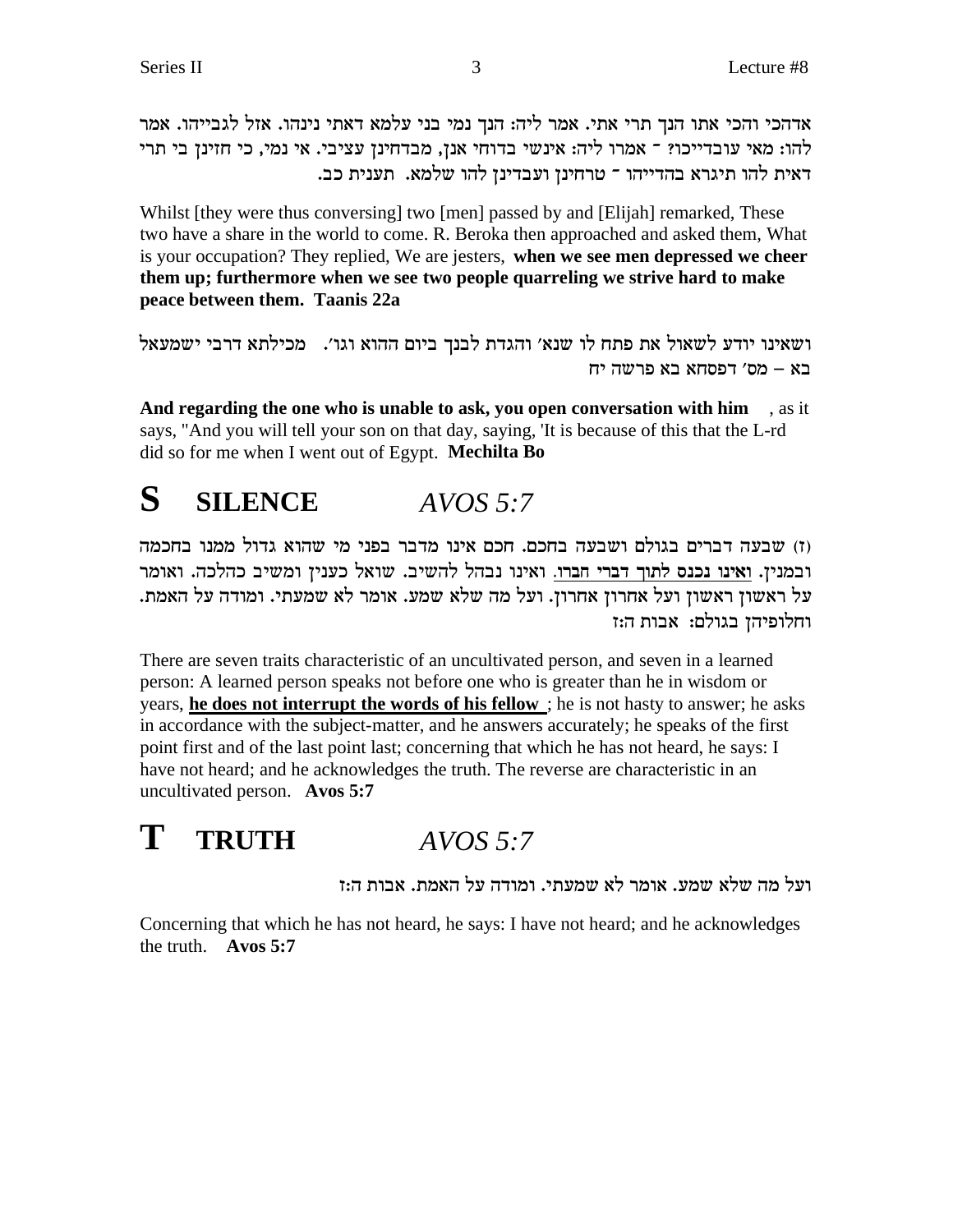### E **EMPATHY**  $AVOS 6:6$

נושא בעול עם חברו. אבות ו:ו

[He] shares in the bearing of a burden with his fellow. Avos 6:6

#### N **NEED MECHILTA BO**

ארבעה בנים הם אחד חכם ואחד רשע ואחד תם ואחד שאינו יודע לשאול. חכם מה הוא אומר מה העדות והחוקים והמשפטים אשר צוה ד׳ אלקינו אותנו אף אתה פתח לו בהלכות הפסח אין מפטירין אחר הפסח אפיקומן. רשע מה הוא אומר מה העבודה הזאת לכם לכם ולא לו ולפי שהוציא את עצמו מן הכלל וכפר בעיקר אף אתה הקהה את שיניו ואמור לו בעבור זה עשה ד' לי בצאתי ממצרים (שמות יג ח) לי ולא לך אלו היית שם לא היית נגאל. תם מה הוא אומר מה זאת ואמרת אליו בחוזק יד הוציאנו ד׳ ממצרים מבית עבדים. ושאינו יודע לשאול את פתח לו שנא׳ והגדת לבנך ביום ההוא וגו׳. מכילתא דרבי ישמעאל בא – מס׳ דפסחא בא פרשה יח

There are four sons: One is wise, one is wicked, one is naive, and one is unable to ask.

What does the wise son say? "What are the testimonies, the statutes, and the laws which the L-rd, our G-d has commanded you?" And you, too, should tell him the laws of Pesach: It is forbidden to eat anything after the Paschal sacrifice.

**What does the wicked son say?** "What is this service to you?" "To you," but not to himself. Since he excludes himself from the group, he denies everything. You, too, should set his teeth on edge, and say to him, "It is because of this that the L-rd did so for me when I went out of Egypt." "For me," but not for him. Had he been there he would not have been redeemed.

**What does the naive son say?** "What is this?" Say to him, "The L-rd took us out of Egypt, from the house of slaves, by strength of hand."

And regarding the one who is unable to ask, you open conversation with him, as it says, "And you will tell your son on that day, saying, 'It is because of this that the L-rd did so for me when I went out of Egypt. Mechilta Bo

 $\overline{4}$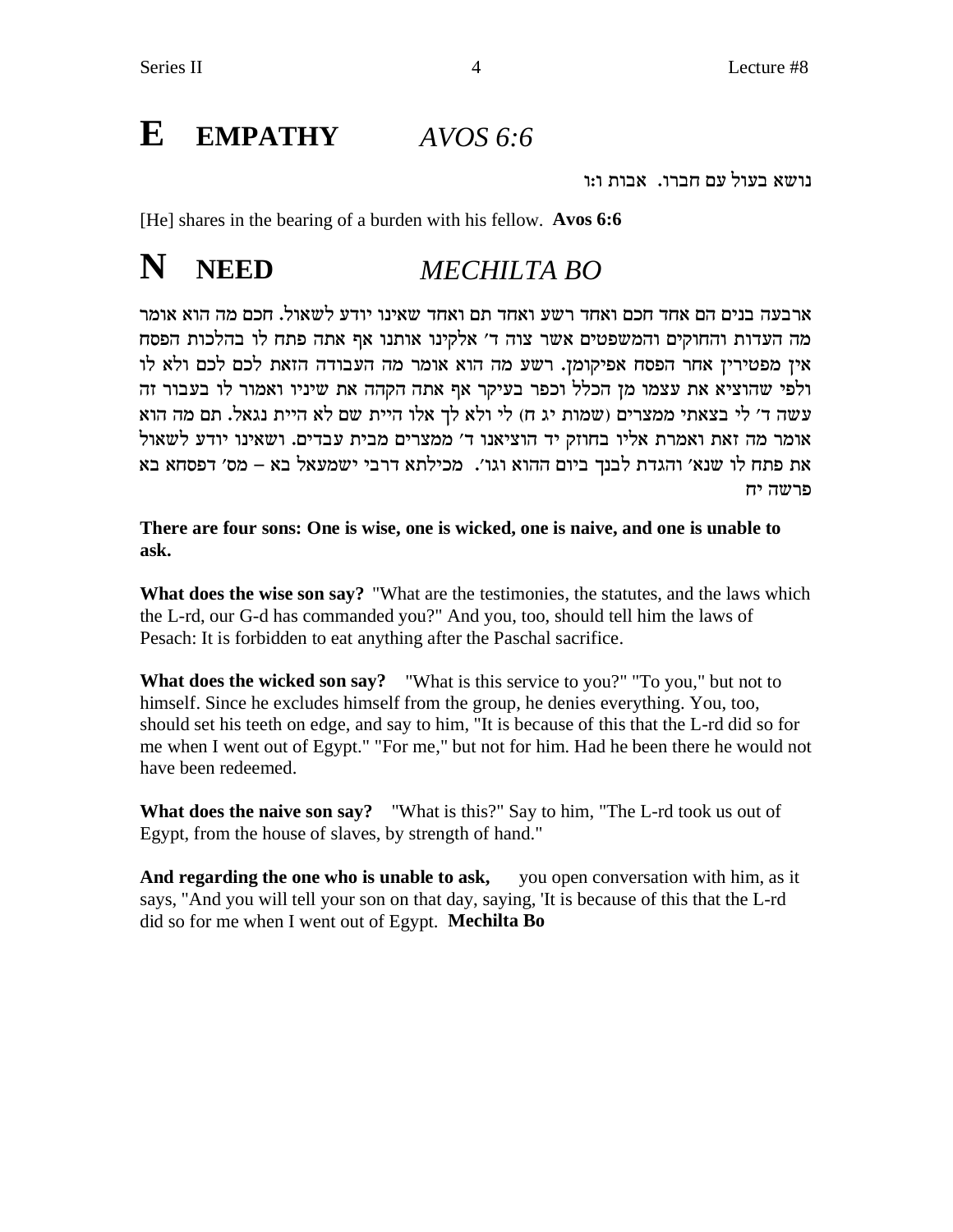# **R RESPECT** *AVOS 4:1*

איזהו מכובד. המכבד את הבריות. שנאמר (שמואל א ב). כי מכבדי אכבד ובוזי יקלו: אבות  $x:7$ 

Who is he that is honored? He who honors others, as it is said: For those who honor Me I will honor, and who scorn Me shall be degraded. **Avos 4:1**

### **E ELUCIDATE** *MECHILTA MISHPATIM*

רבי עקיבא אומר, ואלה המשפטים למה נאמר, לפי שהוא אומר דבר אל בני ישראל ואמרת אליהם, אין לי אלא פעם אחת, מנין שנה ושלש ורבע עד שילמדו, תלמוד לומר (דברים לא יט) ולמדה את בני ישראל, יכול למדין ולא שונין, תלמוד לומר שימה בפיהם; יכול שונין ולא יודעין, תלמוד לומר ואלה המשפטים וגו׳, ערכם לפניהם כשלחן ערוך, כענין שנאמר דברים ד:לה) אתה הראית לדעת. מכילתא דרבי ישמעאל משפטים – מס׳ דנזיקין משפטים  $\kappa$ מרשה

Rabbi Akiva said: Why was the phrase, "These are the statutes that you shall place before them," stated in the Torah? Because it is stated, "Speak unto the children of Israel and say unto them." From this phrase [alone] I would only assume that it be said (by Moshe) only once. From what source do we know that it should be repeated twice, three times, or four times, until they have been taught? For this reason Scripture (Deuteronomy 31:19) teaches us, "And teach the children of Israel." From that phrase [alone] I would assume that it be taught but not repeated. For this reason we are taught (ibid.), "Place it in their mouths." From that phrase [alone] I would assume that it be repeated but they may not be required to really know [and understand] it. For this reason Scripture teaches us, "These are the statutes that you shall **place** before them." **Arrange it for them like a set table.** This is similar to what is stated, "You have been **shown** in order to know." **Mechilta Mishpatim**

**S SUCCINCT** *PESACHIM 3B*

אמר רב הונא אמר רב, ואמרי לה אמר רב הונא אמר רב משום רבי מאיר: לעולם ישנה אדם לתלמידו דרך קצרה. פסחים ג:

R. Huna said in Rav's name — others say, R. Huna said in Rav's name on R. Meir's authority: one should always teach his pupil in concise terms. **Pesachim 3b**